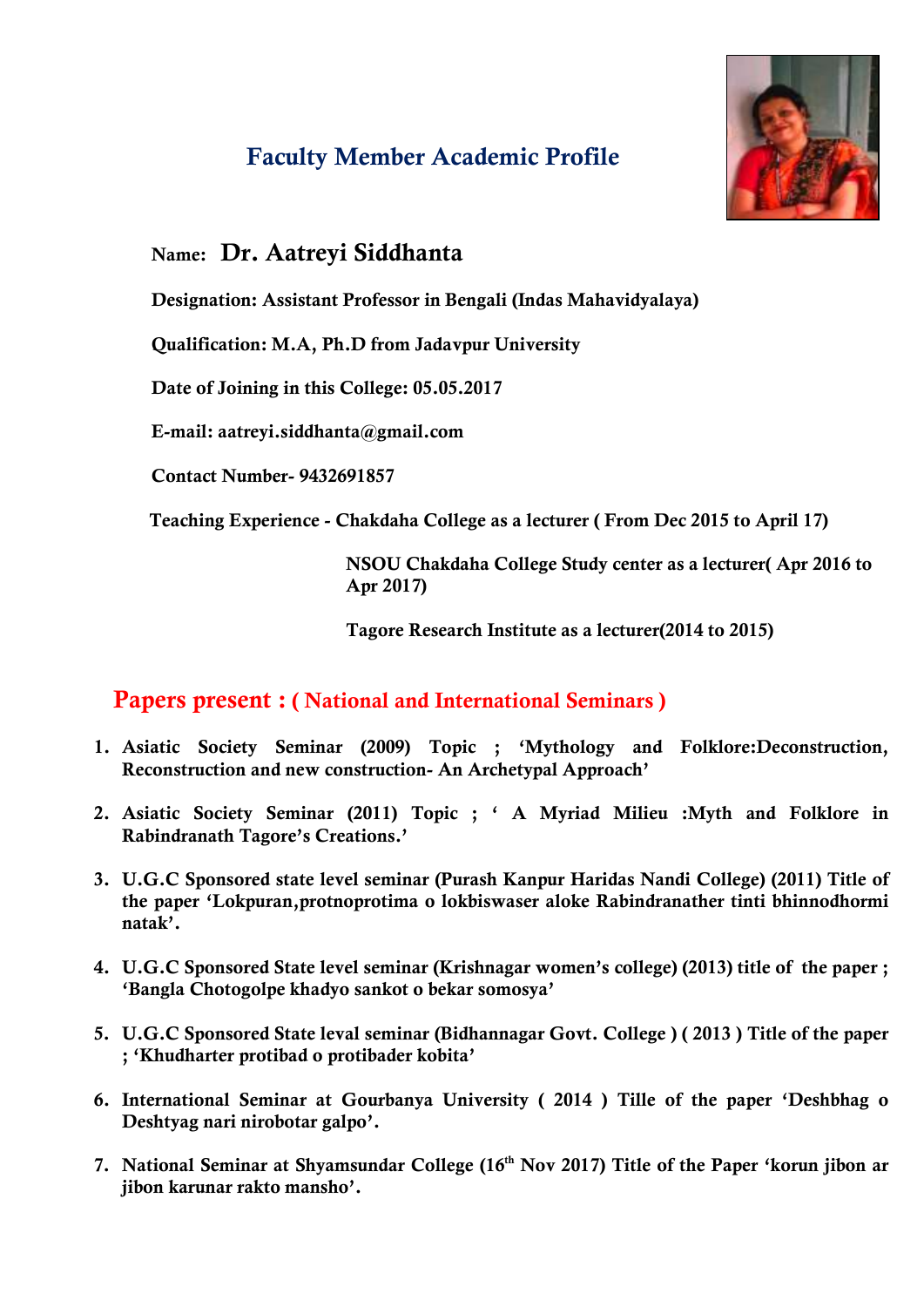- **8. UGC-DEB assisted International Seminar and workshop-1( 13,14th January 2018) Centre for Language,Translation and cultural Studies NSOU and English Department Khulna University joined collaboration.Title of the paper- 'Switir patae deshbhag'**
- **9. International Seminar at Rajshahi University,Rajshahi,Bangladesh(23-24th February 19) Title of the Paper 'Naribadi twatwer nirikhe bastuhara meyeder kahini'**
- **10.National Seminar at Burdwan University (19th march 2019) Title of the paper 'Rabindra chotogalpe hassoroser prokarbhed'.**

## **Papers Published**

- **1. Title of the Article ;** 'নবীেপর কৃ কালী মির**' Book name** *Lokosruti***, Tathyo O Sanskriti Bibhag W.B Govt,dec 2008**(ISSN-2322-0961)
- **2. Title of the Article ;** 'িমেথর আেলােক মহাে তার েছাটগ&' **Book Name;** *Bangla Choto Golpe Myth* **prokashok Dana, 2011 (ISSN 2231-5802)**
- **3. Title of the Article ; '**েলাকপুরাণ**,**)\*)িতমা ও েলাকিব ােসর আেলােক রবী-নােথর িতনিট িভ/ ধম1ী নাটক' **Book Name** *Rabindranatak fire dekha***, Dana, march 2012 (ISSN 2231-5802)**
- **4. Title of the Article ;** 'অবলুি3র পেথ নবীেপর ঝাঁপান গান ও 6িনন স7দায়' *Lokosruti,* **Tathyo O Sanskriti Bibhag ,W.B Govt ,July 2012** (ISSN-2322-0961)
- **5. Title of the Article ;** *'* নবীেপর রােসা:সব'*Lokosruti***,, Tathyo O Sanskriti Bibhag ,W.B Govt, Jan 2013** (ISSN-2322-0961)
- **6. Title of the Article** ; 'ঘেরর েমেয় টুসু' **Book Name** *somoe tomake* **Dana Jan 2013 (ISSN 2231-5802)**
- *7.* **Title of the Article ;** <ুধােত1র )িতবাদ )িতবােদর কিবতা**Book Name** *Bangla Kobitay Protibad***, Ekush satak 1st edn nov 2013 (ISBN 978-93-83521-08-1)**
- **8. Title of the Airticle** ;'বাংলা েছাটগে& খাদ? সংকট ও েবকারসমস?া' **BookName**  *Rastrosamosya;BanglaSahityo***, K.W.C. Prokashona, 1st edn dec 2013 (ISBN- 978-81-924395-2-5)**

 **9. Title of the Airticle:** 'েলাককথা ননতে@র আেলােক' **Book name;** *Lokkothar Bornamala* **Aug 2014** (**ISBN: 978-93-82012-82-5**)